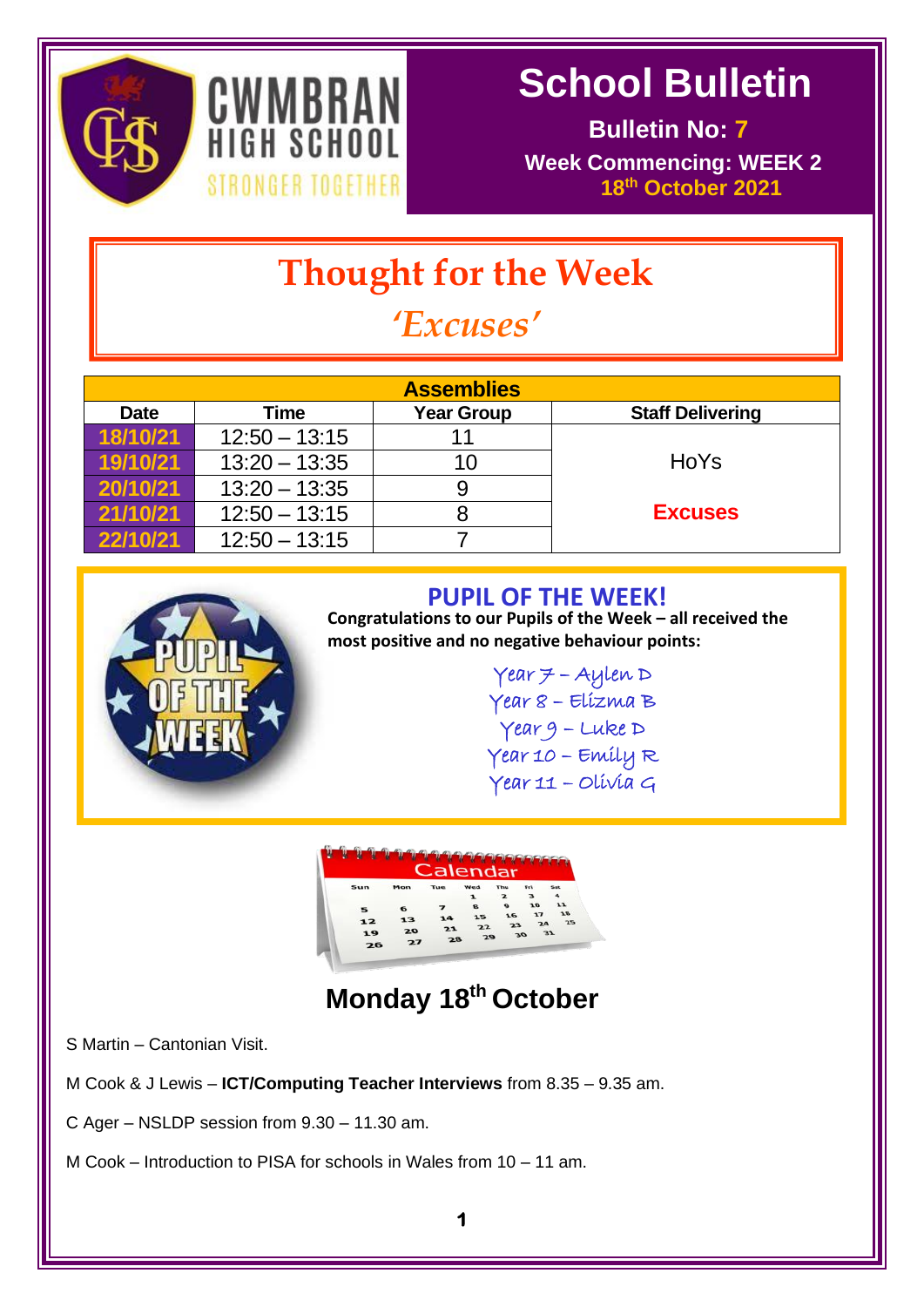C Ager, C Haynes & J Malpas meeting with A Wooding, TCBC from 12 – 1 pm. D Gill/M Cook – HR meeting with J Ward from 2 – 2.30 pm

## **Tuesday 19th October**

S Williams – meeting with T Payne from 10 am.

Behaviour Working Party meeting from 3 – 4 pm.

R Morrell – New Staff Induction meeting from 3 – 4 pm.

**Cwmbran/Cantonian Partnership meeting from 3.30 pm.**

### **Wednesday 20th October**

D Gill/M Cook, R Morrell & E Tippings – **LP Maths Interviews** – time TBC.

S Williams – Business Managers meeting from 9.30 am.

D Gill – meeting School Council from 12.50 – 1.50 pm.

#### **Year 10 detention – U41 from 3 – 3.45 pm**

#### **Thursday 21st October**

J O'Brien – CPD – Cantonian Visit.

M Cook, C Ager & D Povey – **Boys' PE Interviews** – times TBC.

S Williams – meeting with B Stone, TCBC from 10 am.

**Year 7 detention – L14 from 3 – 3.45 pm Year 8 detention – U38 from 3 – 3.45 pm Year 9 detention – S57 from 3 – 3.45 pm**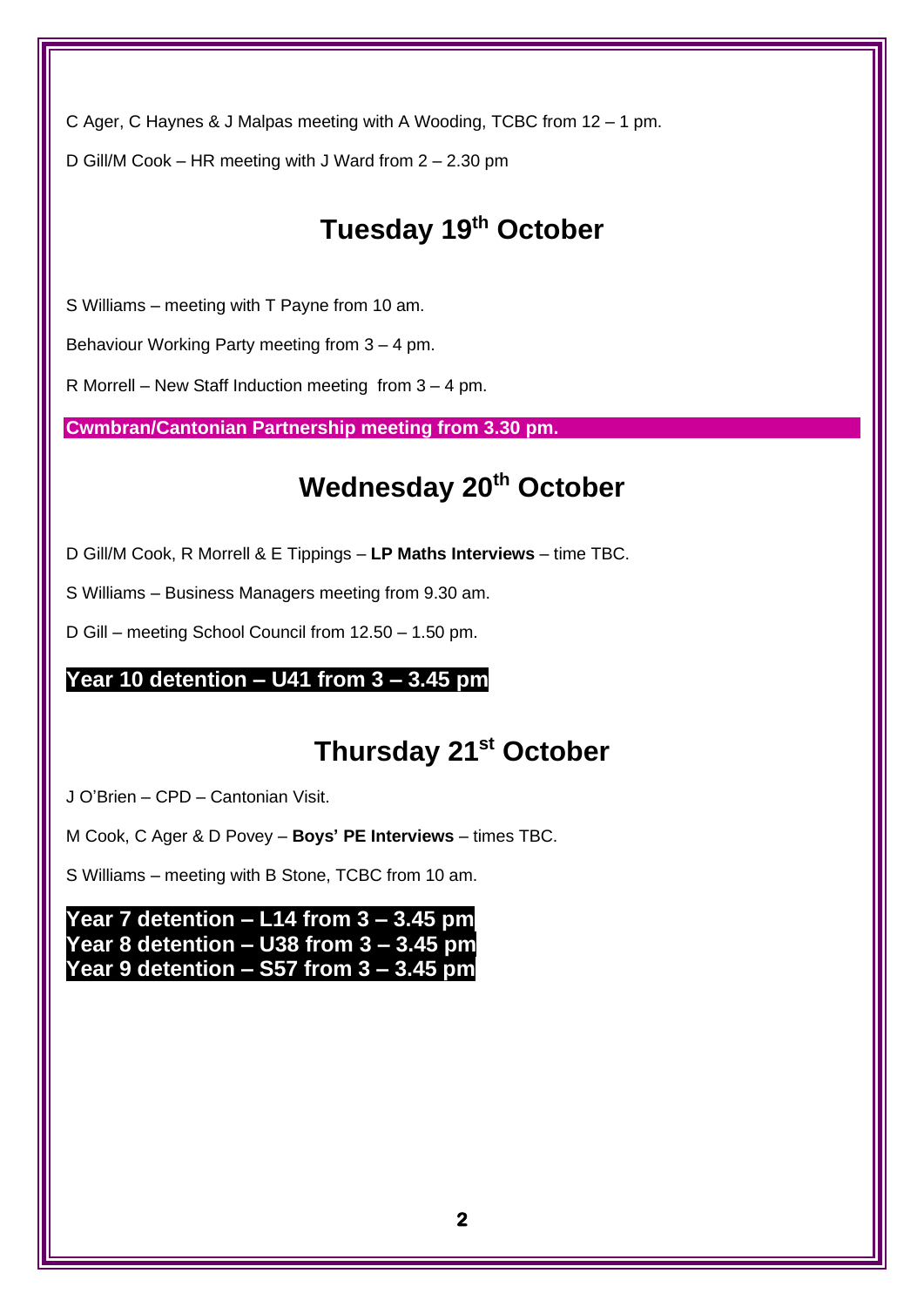